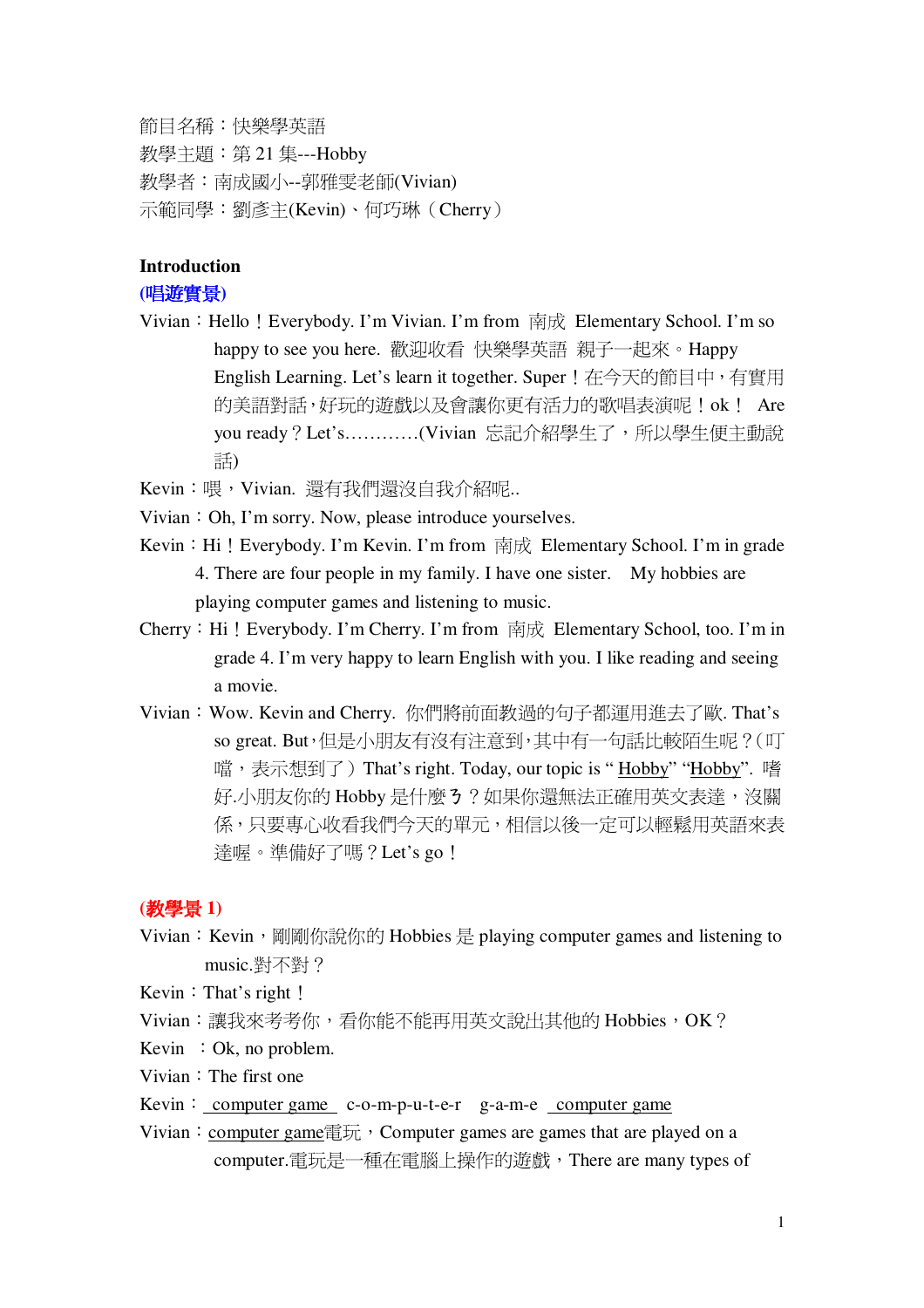computer games available, which are very popular among young children. 電玩的遊戲種類很多,深受小朋友的喜歡。ok,讓我們再看第二張圖卡。

Kevin: fly a kite f-l-y a k-i-t-e fly a kite

- Vivian: fly a kite  $(*2) \n\mathbb{R}$   $\mathbb{S}$  of The best time to fly a kite is when there is a strong wind.放風箏的最好時機是在風大時。接下來再看另外一張圖片。
- Kevin:  $\text{paint } \text{ p-a-i-n-t } \text{ paint }$
- Vivian:  $\frac{\text{paint}}{\pm 2}$  \endefiniting a picture is a good way to spend an afternoon  $\circ$ 要消磨一個下午的時間書張圖是很好的方法。Painting a picture書一張 圖, paint也可以是刷油漆的意思喔, 粉刷牆壁我們可以這樣說paint the wall。下一張圖片。
- Kevin: see a movie  $s-e-e$  a m-o-v-i-e see a movie
- Vivian: see a movie  $(*2)$ 看電影, I plan to see several movies during my summer vacation。我計書暑假期間去看幾部電影,看一部電影是see a movie, 看幾部電影就是see several movies。OK,讓我們繼續看下一張圖片。
- Kevin: listen to music  $l-i-s-t-e-n$  t-o m-u-s-i-c listen to music
- Vivian:<u>listen to music</u> (\*2) 聽音樂,Listening to music is a good way to relax。聽 音樂是一種放鬆心情的好方法。Listening to music也是Kevin的Hobby喔。接下 來再看下一張圖片。
- Kevin:  $play the piano p-l-a-y t-h-e p-i-a-n-o play the piano$
- Vivian: play the piano( $*2$ )彈鋼琴, It takes many years of practice to play the piano well。談好鋼琴必須花上許多年的時間去練習喔。下一張圖卡,請看。
- Kevin:  $\sin g$  s-i-n-g  $\sin g$
- Vivian:  $\sin g$  (\*2) 唱歌,  $\sin g$  a song 唱一首歌。My favorite hobby is singing. 我最愛的嗜好是唱歌。下一張圖卡,請看。
- $Kevin: \cosh \ c\text{-}o\text{-}o-k \cosh \ c$
- Vivian: cook (\*2) 烹飪, Sometimes I will cook dinner .有時候我會煮晩餐。下 一張圖卡。
- Kevin: surfing the net s-u-r-f-i-n-g t-h-e n-e-t surfing the net
- Vivian: surfing the net  $(*2)$   $\Box$   $\Box$   $\Diamond$  Surfing the Net is a good way to learn.  $\Box$   $\Box$   $\Box$ 是一種很好的學習方式。接下來看最後一張圖卡。
- Kevin: collect stamps c-o-l-l-e-c-t s-t-a-m-p-s collect stamps
- Vivian: collect stamps  $(2)$  收集郵票, Collecting stamps takes a lot of time 。收 集郵票需要花很多時間。小朋友, 妳有沒有發現我們剛剛所說的Hobby 是常指不需花很大體力的嗜好呢。而sport運動是必須使用體力的喔! Then, let's listen to some conversations. Don't go away. We will be right back.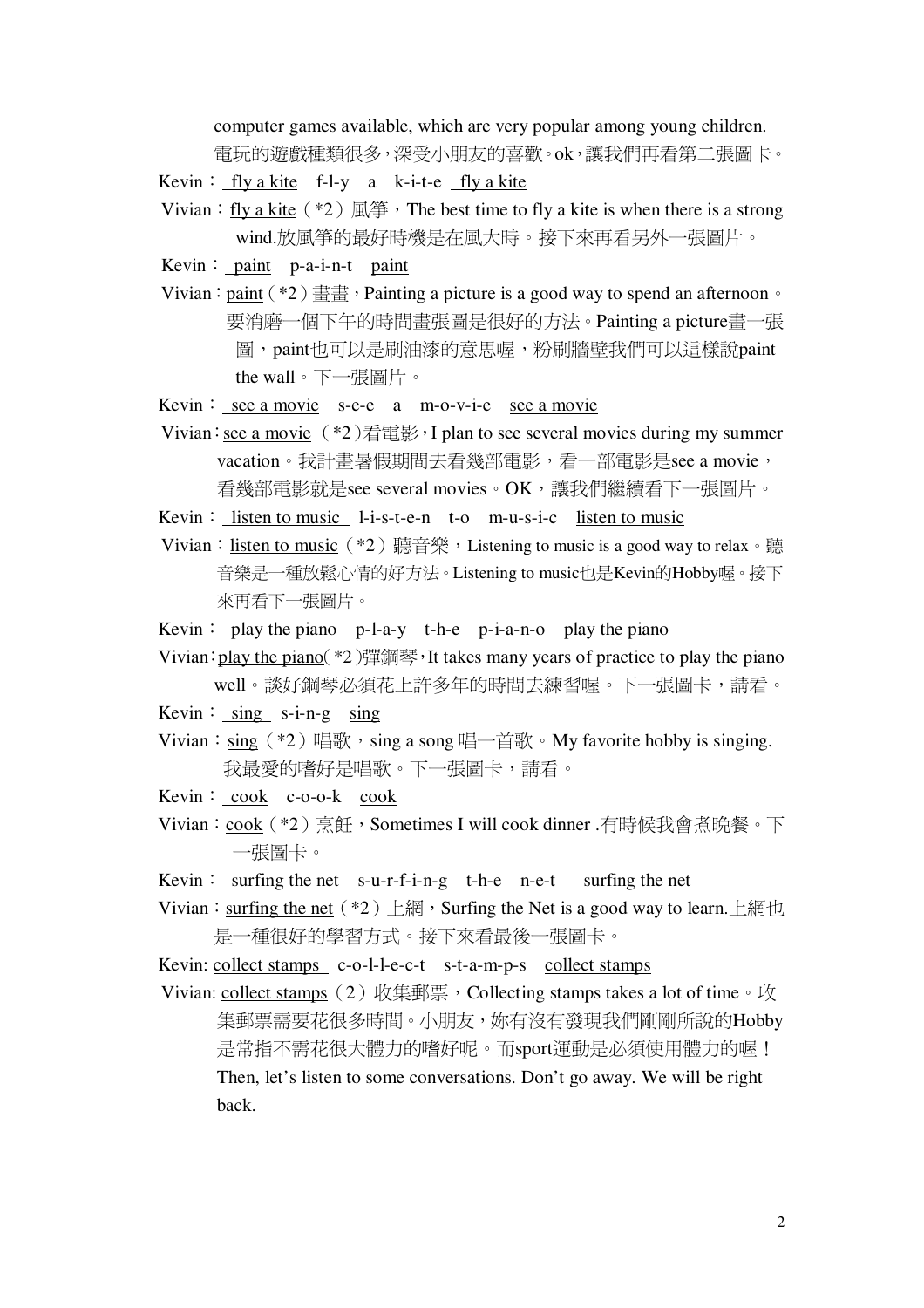## English Play 1

(客廳景)

Kevin: Hello, May I speak to Cherry?

Cherry: Yes. This is Cherry.

Kevin: This is Kevin. What are you doing, Cherry?

Cherry: I seeing a movie.

Kevin: I have finished my summer vacation's homework. I have nothing to do now.

Cherry: Do you want to come my house?

Kevin: Ok, see you later.

### (唱游實景)

Vivian: 看完這段影片, 原來 Kevin 在暑假時打電話給她的好朋友 Cherry。 Hello. May I speak to Cherry? (\*2) 哈囉.我可以和 Cherry 講電話嗎? Yes. This is Cherry. (\*2) 是的.我就是。 This is Kevin. What are you doing, Cherry? (\*2) 我是 Kevin.你正在做什麼, Cherry? I'm seeing a movie. (\*2) 我正在看電影. I have finished my summer vacation's homework. I have nothing to do now. (\*2)我已經完成了暑假作業.現在我沒有事情 可做.Do you want to come my house? (\*2) 你想要來我家嗎? Ok. See you later. (\*2) 好的.那待會見囉!這裡有兩句話 What are you doing ? 你正在做什麼 ? 強調現在正在做什麼事呢 ? 像 Cherry 說 I'm seeing a movie. 那小朋友你們知道正在玩電腦遊戲該怎麼說嗎? Kevin:  $\frac{1}{12}$   $\frac{1}{12}$   $\frac{1}{12}$   $\frac{1}{12}$   $\frac{1}{12}$   $\frac{1}{12}$   $\frac{1}{12}$   $\frac{1}{12}$   $\frac{1}{12}$   $\frac{1}{12}$   $\frac{1}{12}$   $\frac{1}{12}$   $\frac{1}{12}$   $\frac{1}{12}$   $\frac{1}{12}$   $\frac{1}{12}$   $\frac{1}{12}$   $\frac{1}{12}$   $\frac{1}{12}$   $\frac{1$ Vivian: YA! That's right. Cherry, how do you say 正在搜尋網站 in English? Cherry: I'm surfing the net.  $(*2)$ Vivian: Good.那正在彈鋼琴呢? Kevin: I'm playing the piano.  $(*2)$ Vivian: Great.那正在繪圖呢? Cherry: I'm painting.  $(*2)$ 

Vivian: Good.所以囉, 螢幕機前的小朋友, 是不是很簡單呢! ? 我們再 review 上 面的 English Play1 吧!

# (教學景)

Vivian:聽完剛剛的對話之後,接著我們再來聽聽 Kevin 到 Cherry 家後會發生什 麼事呢?要仔細聽喔,看看大家能聽得懂多少。GO!

# **English Play 2**

(唱游實景)

Cherry: Hi. Kevin, welcome to my home.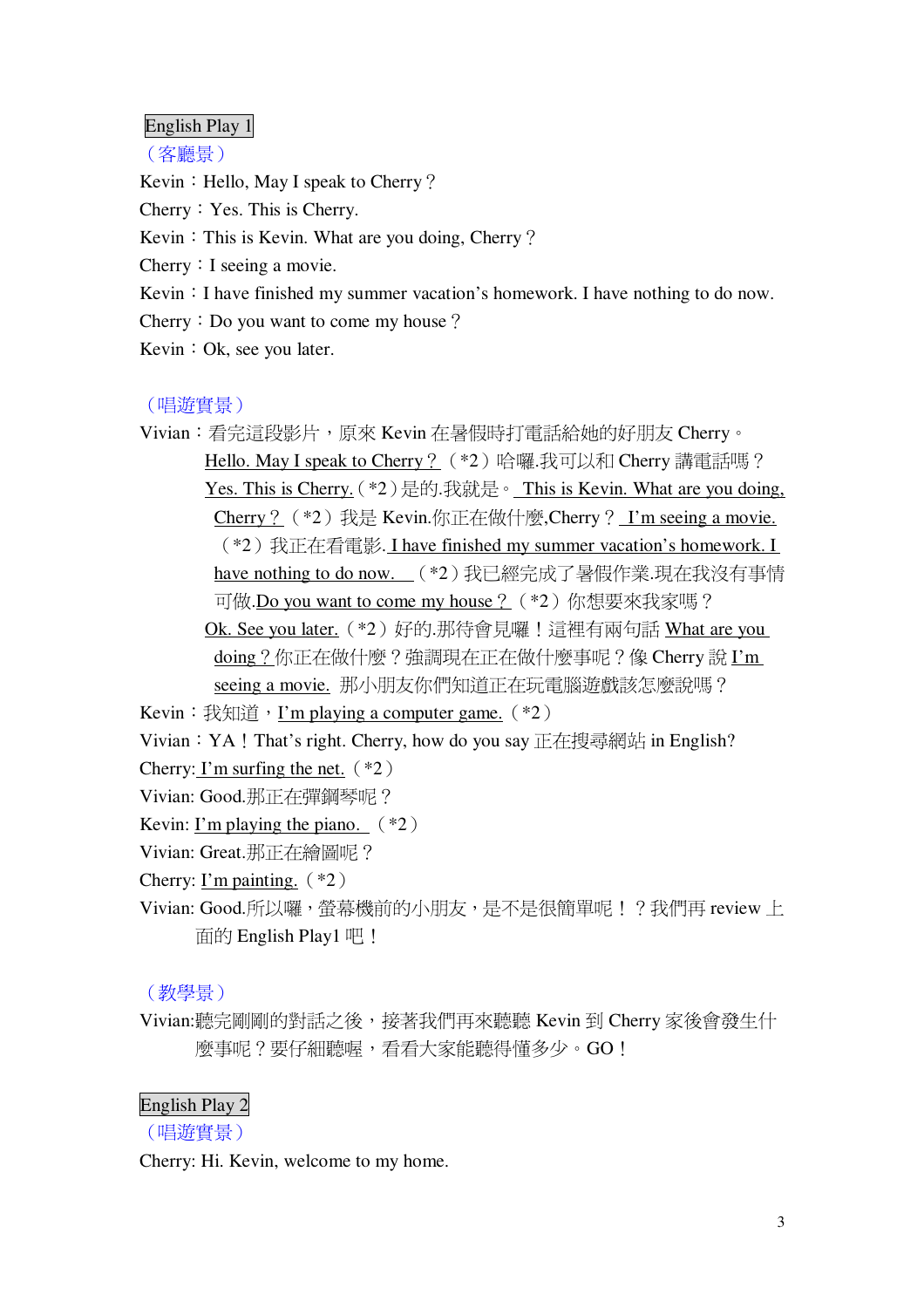Kevin: Hey, Cherry. Who is playing the piano? Cherry: That's my younger sister. Vivian: Hello, Kevin. Kevin: Hi, Vivian. You play the piano very well. Vivian: Oh, thanks. That's my hobby. I practice a lot for it. Cherry: My sister always has many hobbies . Kevin, Can you play the piano? Kevin: No, I can't. But I can sing. Listen ! Vivian and Cherry: Oh, no.

# (教學景2)

Vivian:哇!聽完 Kevin 唱的歌,有沒有讓你想拿垃圾桶的衝動呢?Ok.Ok.不開玩 笑囉.第一句 Cherry 說 Hi. Kevin, welcome to my home. (\*2) 嗨.歡迎到 我家來。Hey, Cherry. Who is playing the piano? (\*2) Hey, Cherry.是誰 在彈鋼琴啊? That's my younger sister. (\*2) 是我妹妹。Hello, Kevin.  $(*2)$ 

Hi, Vivian. You play the piano very well. (\*2) Hi, Vivian.妳彈鋼琴彈得  $\overline{\text{R}}\overline{\text{R}}$   $\cdot$  Oh, thanks. That's my hobby. I practice a lot for it.  $(*2)$ Oh,謝謝你.那是我小小的嗜好。為了它我做了很多的練習。My sister always has many hobbies .Kevin, Can you play the piano? (\*2) 我妹總是有 很多小小嗜好。Kevin,你會彈鋼琴嗎?No, I can't. But I can sing. Listen ! (\*2)不,我不會。但我會唱歌喔。注意聽!Oh, no. Oh,不。 上面這段 English Play 有一句 Can you play the piano? (\*2) 你會不會彈鋼 琴?是間別人會不會做什麼事的意思。So. we use the "Can vou ?" to ask someone. For examples: Can you cook? (\*2) 你會不會煮菜? Can you paint? (\*2) 你會不會繪圖? Can you fly a kite? (\*2) 你會不會放風箏? 回 答我們就用 Yes. I can./No. I can't. (\*2)

- Cherry: Vivian, I have some questions. 彈鋼琴是 Play the piano.那打鼓咧?
- Vivian: Play the drum.  $(*2)$
- Cherry: Play the drum.那彈吉他呢?
- Vivian: Play the guitar.  $(*2)$
- Cherry: Play the guitar.那拉小提琴咧?
- Vivian: Play the violin.  $(*2)$
- Cherry: Play the violin.嗯, 那我都懂了!
- Vivian: Cherry, your questions are good.電視機前可愛的小朋友,相信大家都會了  $\frac{1}{2}$  ! Now, let's review the English Play2. Go !

## (唱游實景)

Vivian:剛剛的對話聽第二次之後,小朋友是不是又更清楚了呢?那麼現在就讓我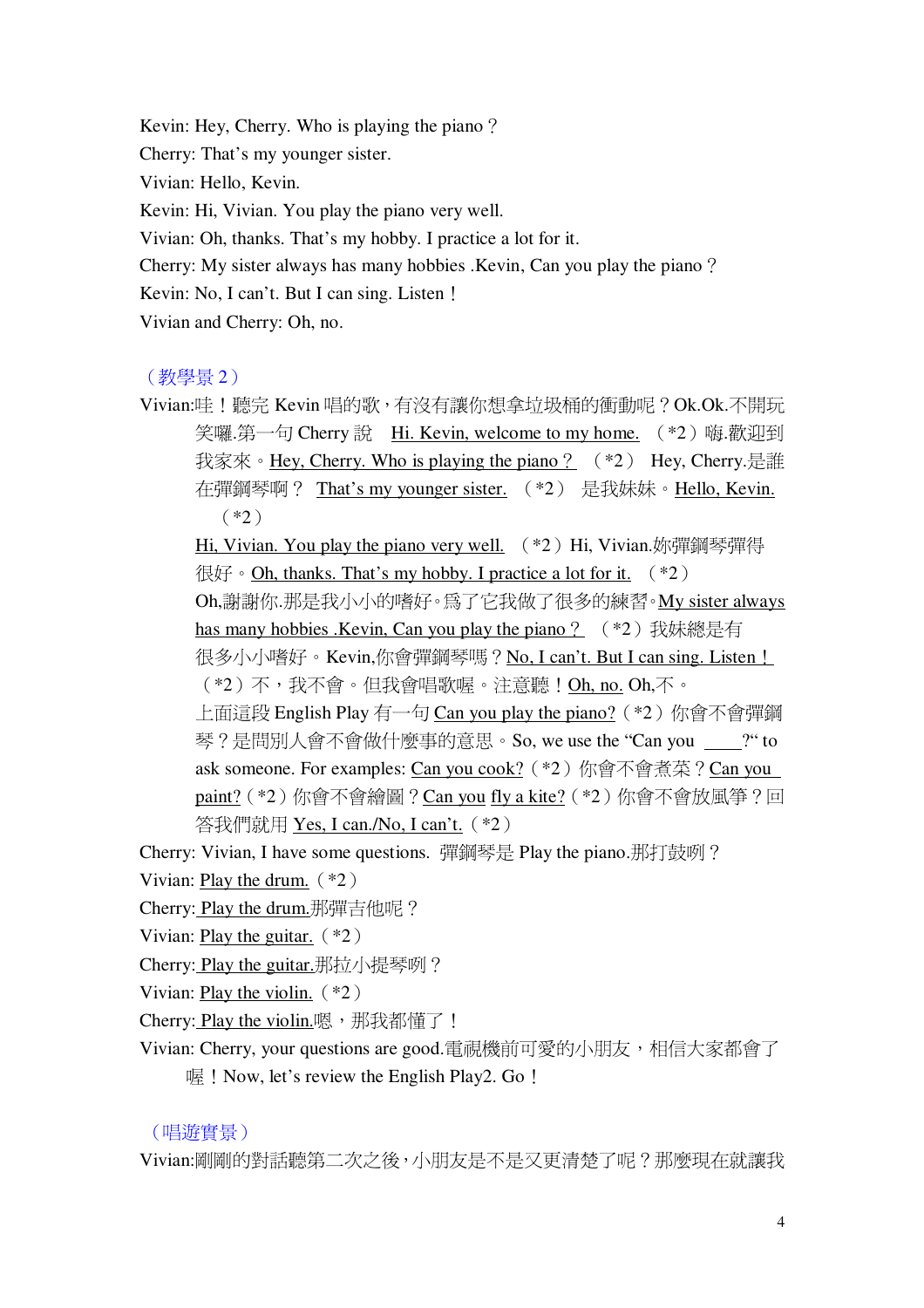們來一個小小的測試吧!這兒有9張顏色卡,有 red, orange, yellow, green, blue, purple, pink, black and brown.背面都會有圖案,選一張顏色後大聲說  $H$  Can you ?句子。答對愈多的就是 winner 喔!Ok. Let's play the game with Kevin and Cherry. Get ready? Go!

Vivian: Kevin, choose one color.

Kevin: Yellow. Can you fly a kite?  $(*2)$ 

Vivian: Good . Cherry, it's you turn.

Cherry: Pink. Can you sing?  $(*2)$ 

Vivian: YA, Kevin!

Kevin: Red. Can ..........

Vivian: Oh-Oh. Sorry. Cherry!

Cherry: Orange. Can you surfing the net?  $(*2)$ 

Vivian: That's right.

Vivian: Wow ! Cherry, you are winner. (Kevin 很傷心的樣子.) Kevin, don't be sad. You did good job, too.小朋友.Do you thing that's very funny?你是不是也覺 得很好玩呢? Ok!讓我們再看看最後一段 English Play3.Go!

## English Play3

#### (客廳景)

Cherry: Kevin, what kind of music do you like?

Kevin: Well, I like pop.

But sometimes I listen to classical music, too.

So, my favorite hobby is listening to music.

Cherry: Wow ! That's wonderful music.

Kevin: And Cherry, what is your favorite hobby?

Cherry: I like to see a movie and paint. But my favorite hobby is seeing a movie.

Kevin, have you ever seen the movie "花木蘭"?

Kevin: Of course ! That's a nice movie.

Cherry: Yes. I will see it again during the summer vacation. Would you want to see the movie with me?

Kevin: Yes. How about this Sunday?

Cherry: Ok.

#### (唱游實景)

Vivian:看完上面的 English Play3, 您是不是也很想看花木蘭呢?其實啊 Vivian 也很喜歡看呢!尤其裡面的歌曲直是好聽喔!親愛的小朋友們,不妨可以 利用 summer vacation 期間觀賞, 保證你會愛上它!剛剛的 VCR 中 Kevin,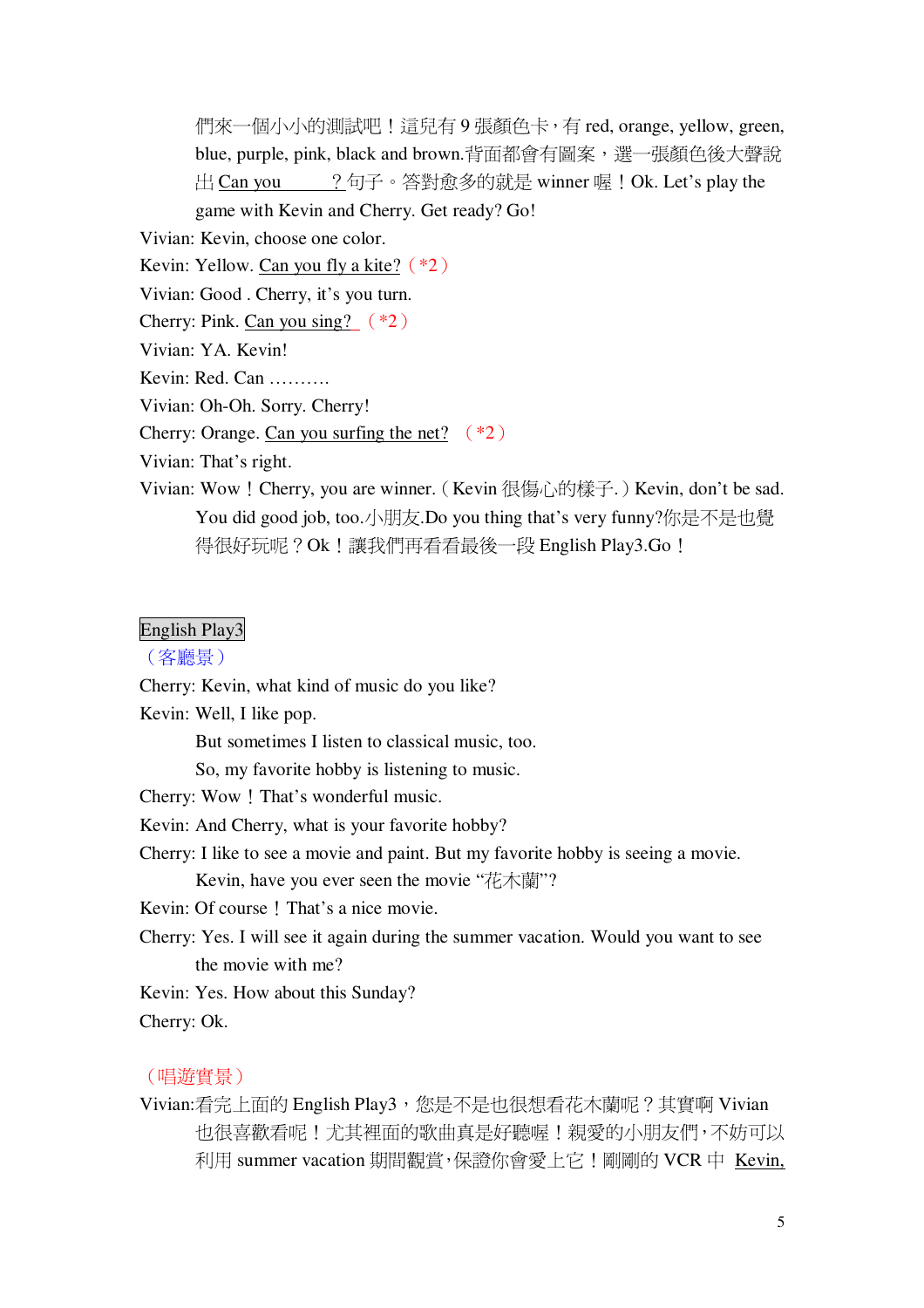what kind of music do you like? (\*2) 你喜歡什麼樣的音樂? Well, I like pop. (\*2) 我喜歡流行音樂。But sometimes I listen to classical music, too. (\*2) 但有時我也會聽古典音樂。So, my favorite hobby is listening to music. (\*2) 所以我最喜歡的嗜好是聽音樂。And Cherry, what is your favorite hobby? (\*2) 那 Cherry 你最喜歡的嗜好是什麼? I like to see a movie and paint. (\*2)我喜歡看雷影和書書。But my favorite hobby is seeing a movie. (\*2)但我最喜愛的嗜好是看電影。Kevin, have you ever seen the movie "花 木蘭"? (\*2) Kevin 你有看過花木蘭嗎? Of course ! That's a nice movie. (\*2)當然!那是一好看的影片。Yes. I will see it again during the summer vacation. (\*2) 是的。我將在暑假期間再看一次。Would you want to see the movie with me? (\*2) 你要跟我一起看嗎? Yes. How about this Sunday? (\*2)好。這個星期天如何?Ok. 好。小朋友上面的 conversations 中 what kind of music do you like?(\*2)你喜歡哪一種的音樂? I like (\*2) 我們說爵士音樂是 jazz (\*2), 古典音樂是 classical music (\*2), 而流 行音樂是 pop (\*2) 。當有人問 what kind of music do you like?我們就可 以依據自己的喜好回答 I like jazz.或 I like pop.又或者 I like classical music. 另外 what is your favorite hobby? (\*2) 你最喜愛的嗜好是什麼呢?我們也 會用 I like \_\_\_\_\_\_.回答或者用 My favorite hobby is

- Kevin: Vivian,那我最喜愛的嗜好是收集郵票怎麼說呀!
- Cherry:那還不簡單!My favorite hobby is collecting stamps. (\*2)
- Kevin: 上網呢?
- Cherry: My favorite hobby is surfing the net.  $(*2)$
- Vivian: Wow......That's right.接下來就請電視前的小朋友一起跟 Kevin 和 Cherry 練習下面的句子吧!
- Kevin: What is your favorite hobby?
- Cherry: My favorite hobby is playing the piano.  $(*2)$
- Kevin: What is your favorite hobby?
- Cherry: My favorite hobby is playing the computer game.  $(*2)$
- Kevin: What is your favorite hobby?
- Cherry: My favorite hobby is painting.  $(*2)$
- Kevin: What is your favorite hobby?
- Cherry: My favorite hobby is seeing a movie.  $(*2)$
- Kevin: What is your favorite hobby?
- Cherry: My favorite hobby is singing.  $(*2)$
- Kevin: What is your favorite hobby?
- Cherry: My favorite hobby is cooking.  $(*2)$
- Kevin: What is your favorite hobby?
- Cherry: My favorite hobby is flying a kite.  $(*2)$